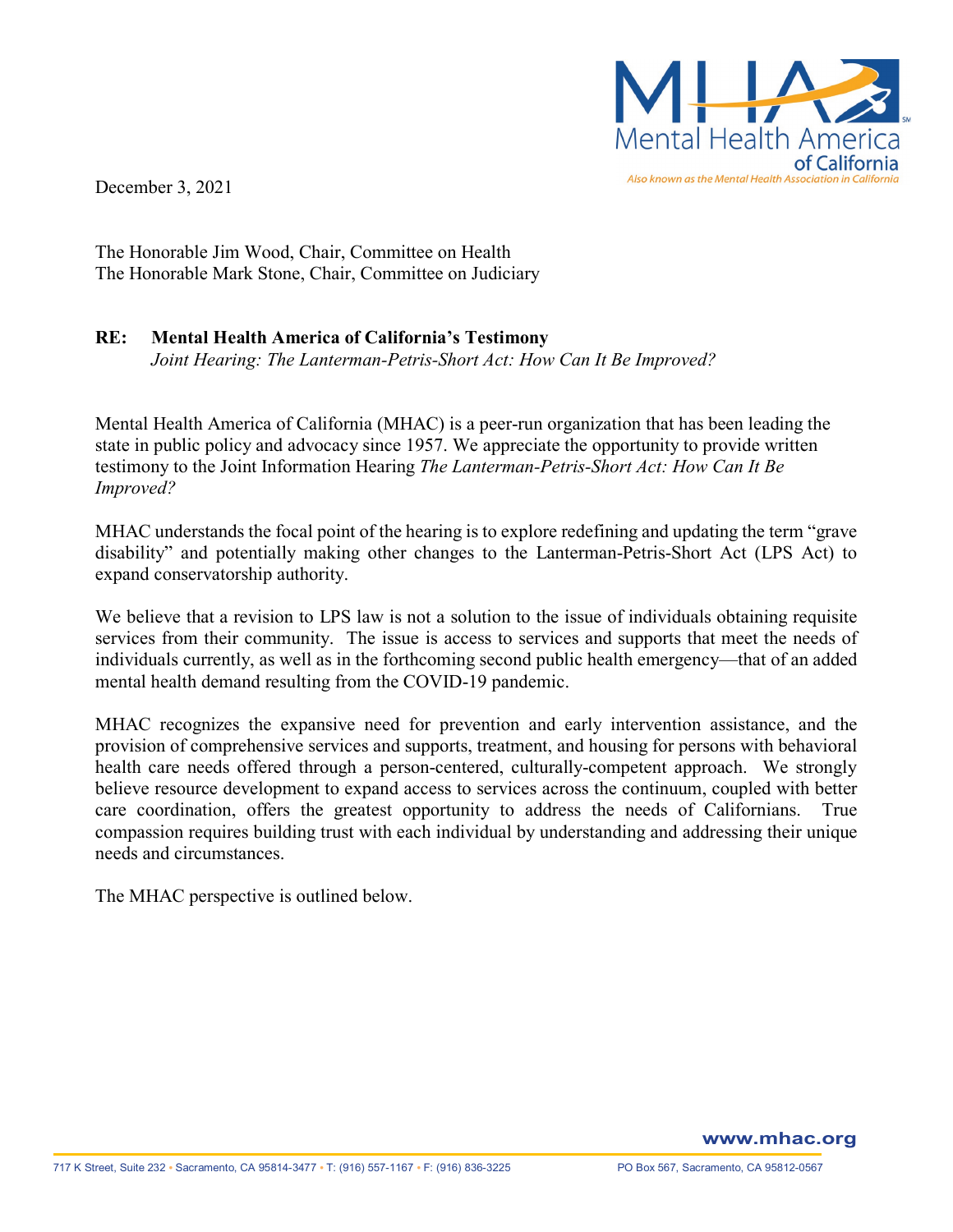First, an expansive State Audit of LPS protocols and procedures at the county-level was conducted last year.<sup>[1](#page-1-0)</sup> Among many aspects, the approach included a three-year look back regarding involuntary holds, the referral sources for those holds, and the number of individuals placed under repeated initial holds. Conservatorships were also reviewed as part of this process.

Three key findings were identified by the State Auditor as follows:

- The LPS Act's criteria and framework, including the definition of grave disability, appropriately enable County Behavioral Health Departments and the courts to place individuals in need of involuntary treatment on holds or conservatorships.
- The continuum of services, from intensive treatment to step-down community-based options, are *not* readily available for people in need. Both the State and local facilities lack adequate capacity to treat all individuals who require care under the LPS Act.
- There is an explicit need for transparency and accountability on the part of the State, and the County Behavioral Health System, both with the expenditure of funds as well as outcome performance measures.

The State Auditor clearly notes: "Expanding the LPS Act's criteria to add more situations in which individuals would be subject to involuntary holds and conservatorships could widen their use and potentially infringe upon people's liberties, and we found no evidence to justify such a change." [2](#page-1-1)

Current law already allows for involuntary treatment of individuals. LPS defines grave disability as an individual's inability, as a result of a mental health disorder, to provide for his or her basic personal needs for food, clothing or shelter. An individual who is gravely disabled can be held for a period of time, and if needed, put on a conservatorship where the conservator ensures provision of food, clothing and shelter. Most individuals on conservatorships live in locked, psychiatric institutions.

Further, Assisted Outpatient Treatment (AOT) enables counties to provide services for individuals with serious mental illnesses when a court determines that a person is unlikely to survive safely in the community without supervision and the person has a history of non-compliance with treatment. Individuals refusing available care for life threatening medical conditions are regularly conserved by courts when found necessary.

There has been no identification of barriers in practice or in existing law that prevent counties from utilizing the existing LPS and AOT processes and to provide services, including those offered through Section 17000 of Welfare and Institutions Code.

Second, there are several federal, State and County mandates that obligate the provision of health and human services to individuals, including behavioral health. These various mandates offer legal entitlement to services that are to be equitable and provided in a non-discriminatory manner. This includes the following:

<span id="page-1-0"></span> $\overline{1}$  $1$  See Bureau of State Audits, Lanterman-Petris-Short Act: California has Not Ensured That Individuals with Serious Mental Illnesses Receive Adequate Ongoing Care, July 2020. Available at [www.bsa.ca.gov/pdfs/reports/2019-119.pdf.](http://www.bsa.ca.gov/pdfs/reports/2019-119.pdf)

<span id="page-1-1"></span> $2$  See page 1 of the audit, last paragraph.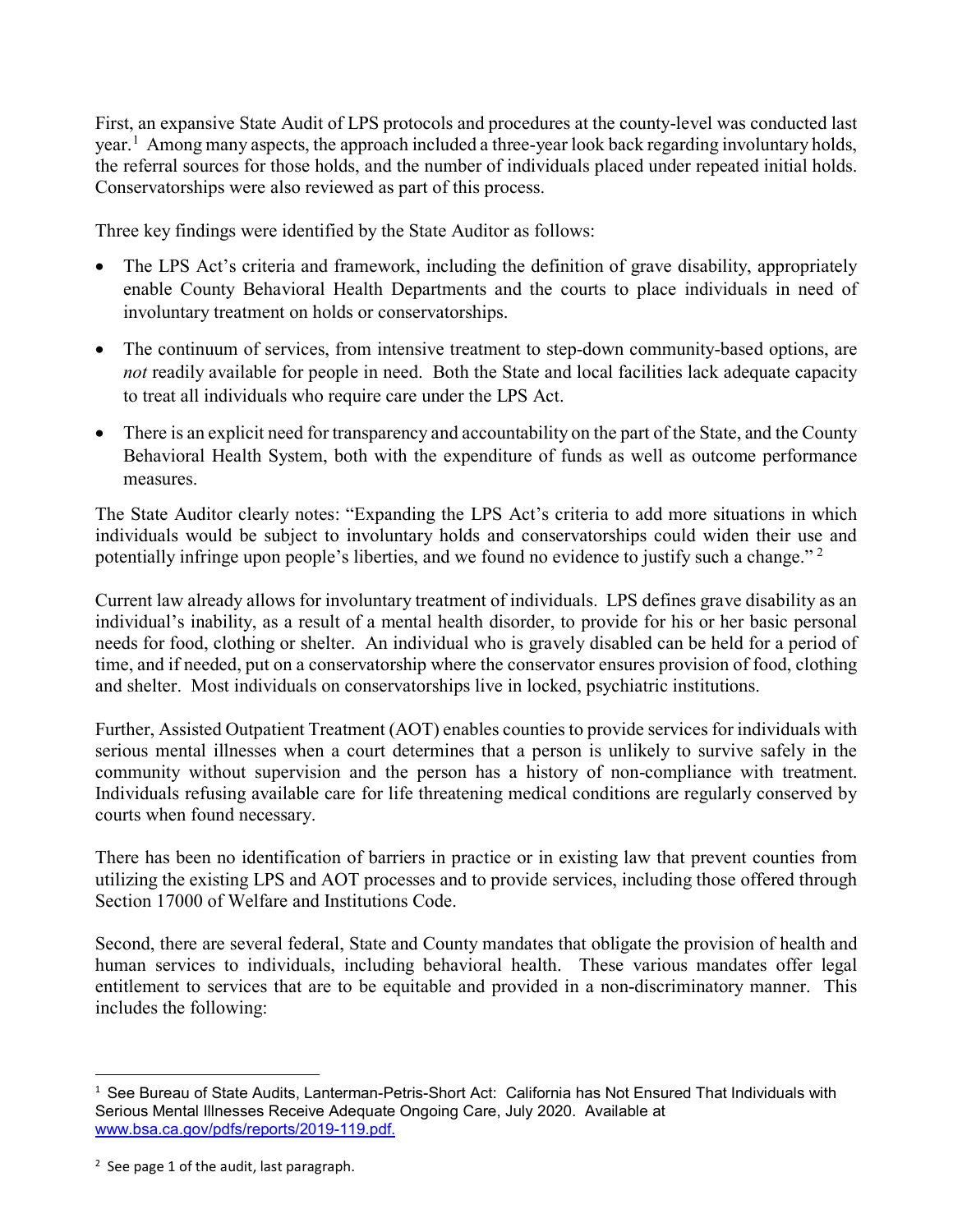• The federal Patient Protection and Affordable Care Act (ACA) of 2010, among other things, included mental health and substance use disorder services under its definition of essential health benefits which must be covered, including within the Medicaid Program (Medi-Cal), Covered California, and employer-sponsored insurance. Medicaid is governed by a labyrinth of federal and State laws and policies requiring that services must be available on a statewide basis, provided with reasonable promptness, including emergency services, and be sufficient in amount, scope, and duration to reasonably achieve their purpose. This includes Specialty Mental Health services as well as mental health services provided through Medi-Cal Managed Care Plans.

Further, the ACA offered States the opportunity to expand coverage within their Medicaid programs which California did effective January 1, 2014. This coverage expansion has enabled over 4.2 million low-income adults to become Medi-Cal eligible, and entitled to medically necessary mental health services.<sup>[3](#page-2-0)</sup> Medi-Cal is projected to serve about 15.6 million people in  $2021 - 22.4$  $2021 - 22.4$ 

- The Adult and Older Adult Systems of Care Act<sup>[5](#page-2-2)</sup> underscores the State's intent that mental health care is a basic human right and requires community support services to prevent inappropriate removal from home and community to more restrictive and costly placements. Service requirements include: (1) client directed services that employ psychosocial and recovery principles; (2) housing that is immediate, transitional, and/or permanent; and (3) individual personal services to plan to ensure living in the most independent, least restrictive housing feasible in the local community.
- The Mental Health Service Act, among other things, is intended to expand services consistent with the principles and practices of Recovery Vision<sup>[6](#page-2-3)</sup> for mental health consumers and to assure the provision of services pursuant to the children's system of care<sup>[7](#page-2-4)</sup> and to the adults and older adults system of care.<sup>[8](#page-2-5)</sup>
- Section 17000 of Welfare and Institutions Code obligates counties to serve as the provider of "last resort" for indigent Californians who have no other means of support. It states as follows:

*Every county and every city and county shall relieve and support all incompetent, poor, indigent persons, and those incapacitated by age, disease or accident, lawfully resident therein, when such persons are not supported and relieved by their relatives or friends, by their own means, or by state hospitals or other state or private institutions.*

• Federal and State enacted behavioral health parity laws, including SB 855, Statutes of 2020, have expanded coverage requirements for the provision of behavioral health services, including requiring all Knox-Keene licensed Managed Care Plans to adopt a standardized definition of medical necessity for these treatments. Both the Department of Health Care Services and the Department of Managed Care regulate these provisions across the broad health care sectors of California.

<span id="page-2-0"></span><sup>-&</sup>lt;br>3 <sup>3</sup> See Department of Health Care Services, November 2020 Medi-Cal Estimate, caseload page A, for 2020-21.

<span id="page-2-1"></span><sup>4</sup> See Department of Health Care Services, November 2020 Medi-Cal Estimate, caseload page A, for 2021-22.

<span id="page-2-2"></span><sup>&</sup>lt;sup>5</sup> See Sections 5800 through 5815 of Welfare and Institutions Code.

<span id="page-2-3"></span> $6$  See Section 5813.5(d) of Welfare and Institutions Code.

<span id="page-2-4"></span><sup>&</sup>lt;sup>7</sup> See Section 5878.1 of Welfare and Institutions Code.

<span id="page-2-5"></span><sup>&</sup>lt;sup>8</sup> See Section 5813.5 (c) of Welfare and Institutions Code.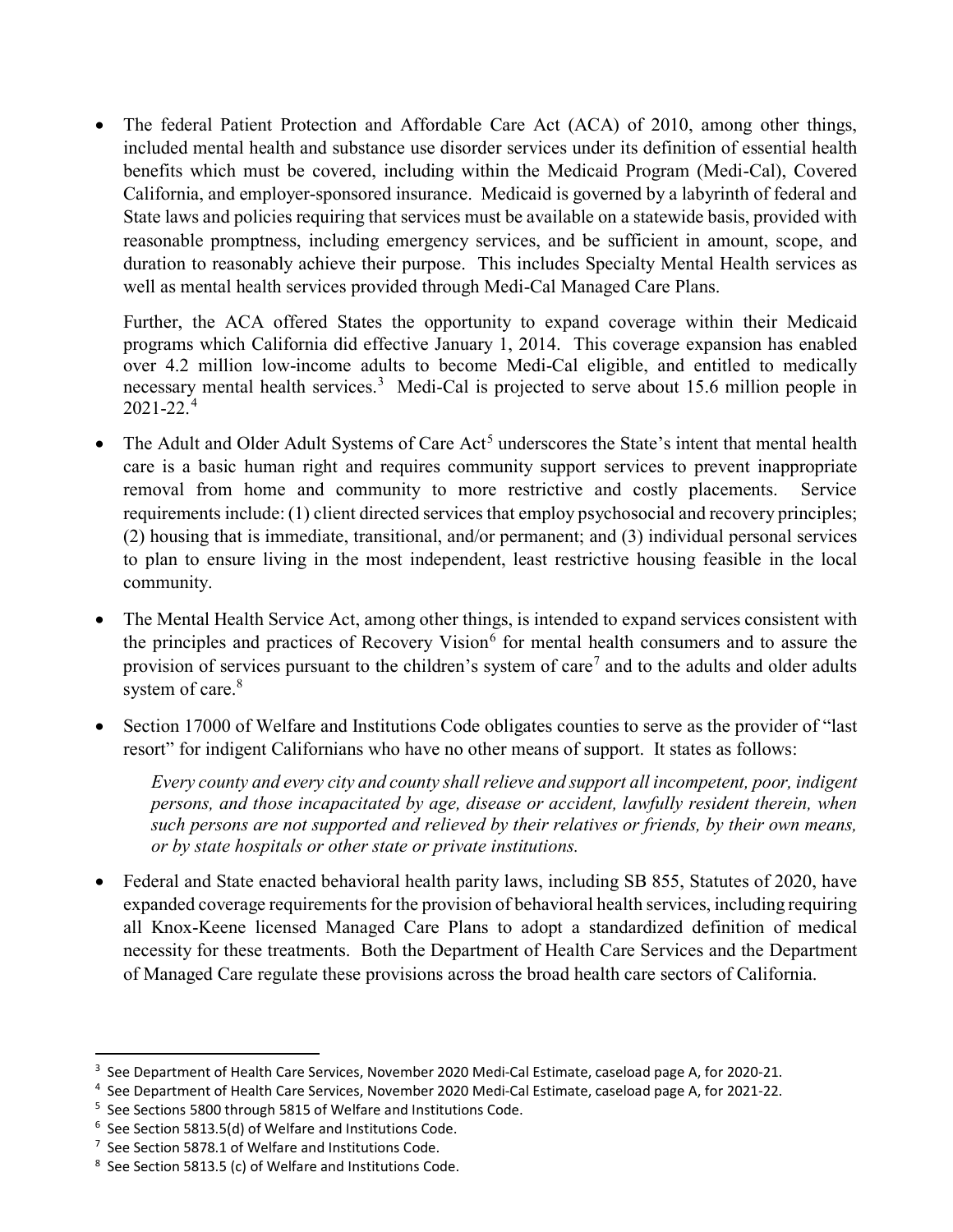MHAC fervently believes in the right of all individuals to have access to health and behavioral health services of high quality, offered through a person-centered approach and without bias. But services and supports need to be available and accessible, and be representative of the diverse needs of Californians.

Third, it is well recognized that California needs to assertively develop system capacity for the full continuum of behavioral health services.<sup>[9](#page-3-0)</sup> Mental health disorders are among the most common health conditions faced by Californians. Nearly 1 in 6 adults' experience a mental illness of some kind, and 1 in 25 have a serious mental illness that makes it difficult to carry out major life activities. Yet only about two-thirds of adults with a mental illness and two-thirds of adolescents with major depressive episodes did *not* get treatment.

Medi-Cal pays for a significant portion of mental health treatment in California. The number of adults receiving specialty mental health services through Medi-Cal and County Behavioral Health Departments increased by nearly 50 percent from 2012 to 2015, coinciding with expansion of Medi-Cal eligibility.[10](#page-3-1) Yet service capacity did *not* commensurately increase to address this need.

Various examples of a lack of system capacity can be cited, along with significant barriers to accessing care, including gaps in coverage, concern with workforce adequacy (lack of diversity and shortages), and systemic discriminatory practices which often become reflected in health disparities. Examples include the following:

- Acute psychiatric beds per 100,000 population decreased 42 percent from 1995 through 2014. During this time 44 facilities either eliminated inpatient psychiatric care or closed it completely.<sup>11</sup> However, emergency department visits resulting in an inpatient psychiatric admission increased by 30 percent between 2010 and 2015.
- California will have 41 percent fewer psychiatrists than needed and 11 percent fewer psychologists, licensed marriage and family therapists, licensed professional clinical counselors and licensed clinical socials works than need by 2028. <sup>[12](#page-3-3)</sup>
- African Americans and Latinos are underrepresented among psychiatrists and psychologists relative to California's population. Latinos are also underrepresented among counselors and clinical social workers $13$
- Latino, African American, Native American, and multi-racial adults have rates of serious mental illness well above the state average.<sup>[14](#page-3-5)</sup>
- People with serious mental illness die 25 years earlier, and people with a substance use disorder die 22.5 years earlier. Many of these deaths are from preventable physical illnesses.<sup>[15](#page-3-6)</sup>

<span id="page-3-0"></span><sup>–&</sup>lt;br>9  $9$  Statistical references in this paragraph are from the California Health Care Foundation's publication: Mental Health in California: For Too Many, Care Not There, dated March 15, 2018.

<span id="page-3-1"></span><sup>&</sup>lt;sup>10</sup> California Health Care Foundation, Mental Health in California: For Too Many Care Not There, page 2, dated March 15, 2018.

<span id="page-3-2"></span> $11$  Ibid, page 37 and page 2.

<span id="page-3-3"></span><sup>&</sup>lt;sup>12</sup> UCSF, Healthforce Center, California's Current and Future Behavioral Health Workforce, February 12, 2018.

<span id="page-3-4"></span> $13$  Ibid.

<span id="page-3-6"></span><span id="page-3-5"></span><sup>&</sup>lt;sup>14</sup> California Health Care Foundation, Mental Health in California, presentation dated February 26, 2019.